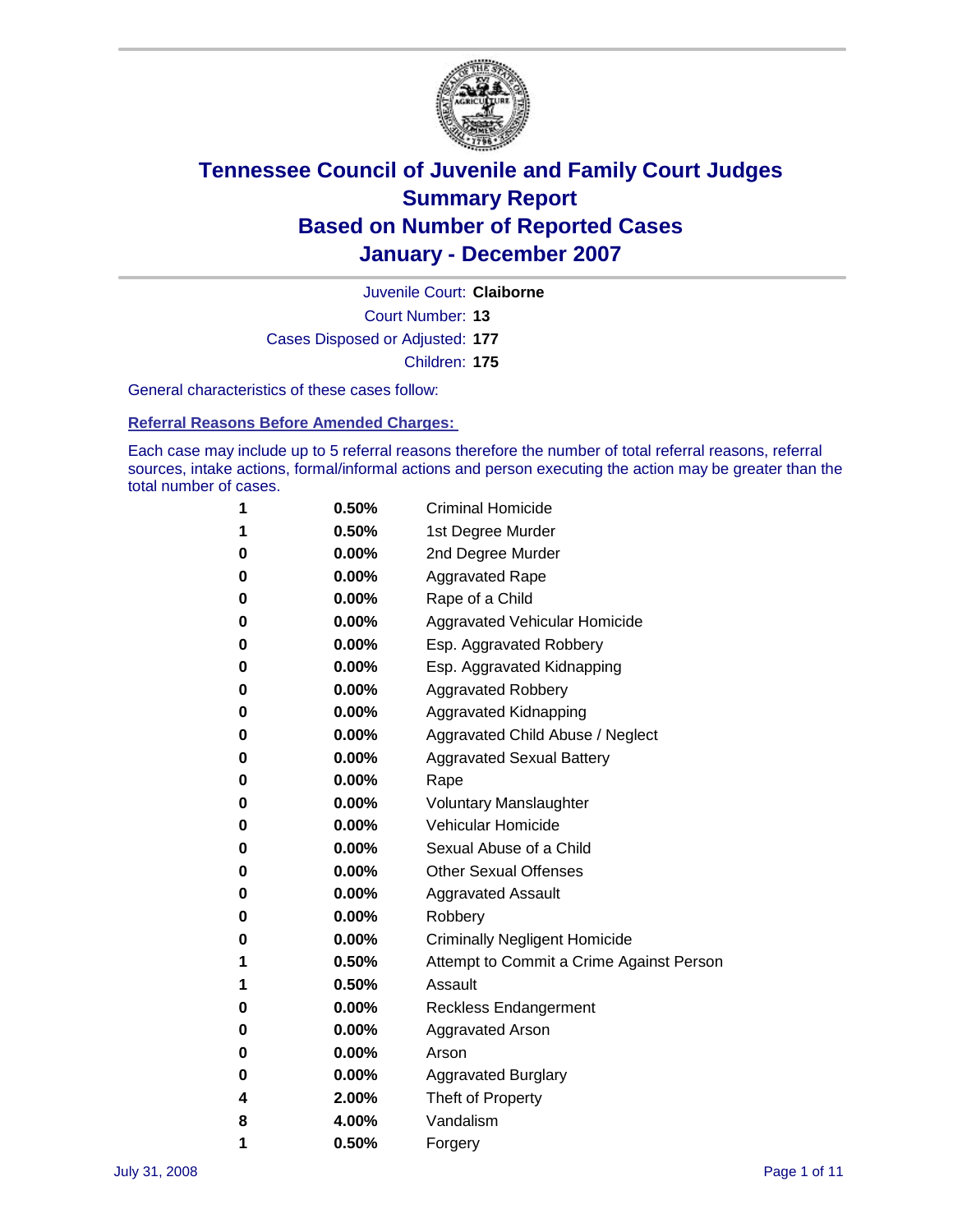

Court Number: **13** Juvenile Court: **Claiborne** Cases Disposed or Adjusted: **177**

Children: **175**

#### **Referral Reasons Before Amended Charges:**

Each case may include up to 5 referral reasons therefore the number of total referral reasons, referral sources, intake actions, formal/informal actions and person executing the action may be greater than the total number of cases.

| 0  | 0.00%    | <b>Worthless Checks</b>                                     |
|----|----------|-------------------------------------------------------------|
| 0  | 0.00%    | Illegal Possession / Fraudulent Use of Credit / Debit Cards |
| 1  | 0.50%    | <b>Burglary</b>                                             |
| 0  | $0.00\%$ | Unauthorized Use of a Vehicle                               |
| 0  | 0.00%    | <b>Cruelty to Animals</b>                                   |
| 0  | $0.00\%$ | Sale of Controlled Substances                               |
| 7  | 3.50%    | <b>Other Drug Offenses</b>                                  |
| 2  | 1.00%    | Possession of Controlled Substances                         |
| 0  | 0.00%    | <b>Criminal Attempt</b>                                     |
| 0  | 0.00%    | Carrying Weapons on School Property                         |
| 0  | 0.00%    | Unlawful Carrying / Possession of a Weapon                  |
| 1  | 0.50%    | <b>Evading Arrest</b>                                       |
| 0  | 0.00%    | Escape                                                      |
| 0  | 0.00%    | Driving Under Influence (DUI)                               |
| 3  | 1.50%    | Possession / Consumption of Alcohol                         |
| 0  | 0.00%    | Resisting Stop, Frisk, Halt, Arrest or Search               |
| 0  | $0.00\%$ | <b>Aggravated Criminal Trespass</b>                         |
| 2  | 1.00%    | Harassment                                                  |
| 0  | 0.00%    | Failure to Appear                                           |
| 1  | 0.50%    | Filing a False Police Report                                |
| 1  | 0.50%    | Criminal Impersonation                                      |
| 4  | 2.00%    | <b>Disorderly Conduct</b>                                   |
| 1  | 0.50%    | <b>Criminal Trespass</b>                                    |
| 0  | 0.00%    | <b>Public Intoxication</b>                                  |
| 0  | 0.00%    | Gambling                                                    |
| 23 | 11.50%   | <b>Traffic</b>                                              |
| 0  | 0.00%    | <b>Local Ordinances</b>                                     |
| 1  | 0.50%    | Violation of Wildlife Regulations                           |
| 0  | 0.00%    | Contempt of Court                                           |
| 0  | 0.00%    | Violation of Probation                                      |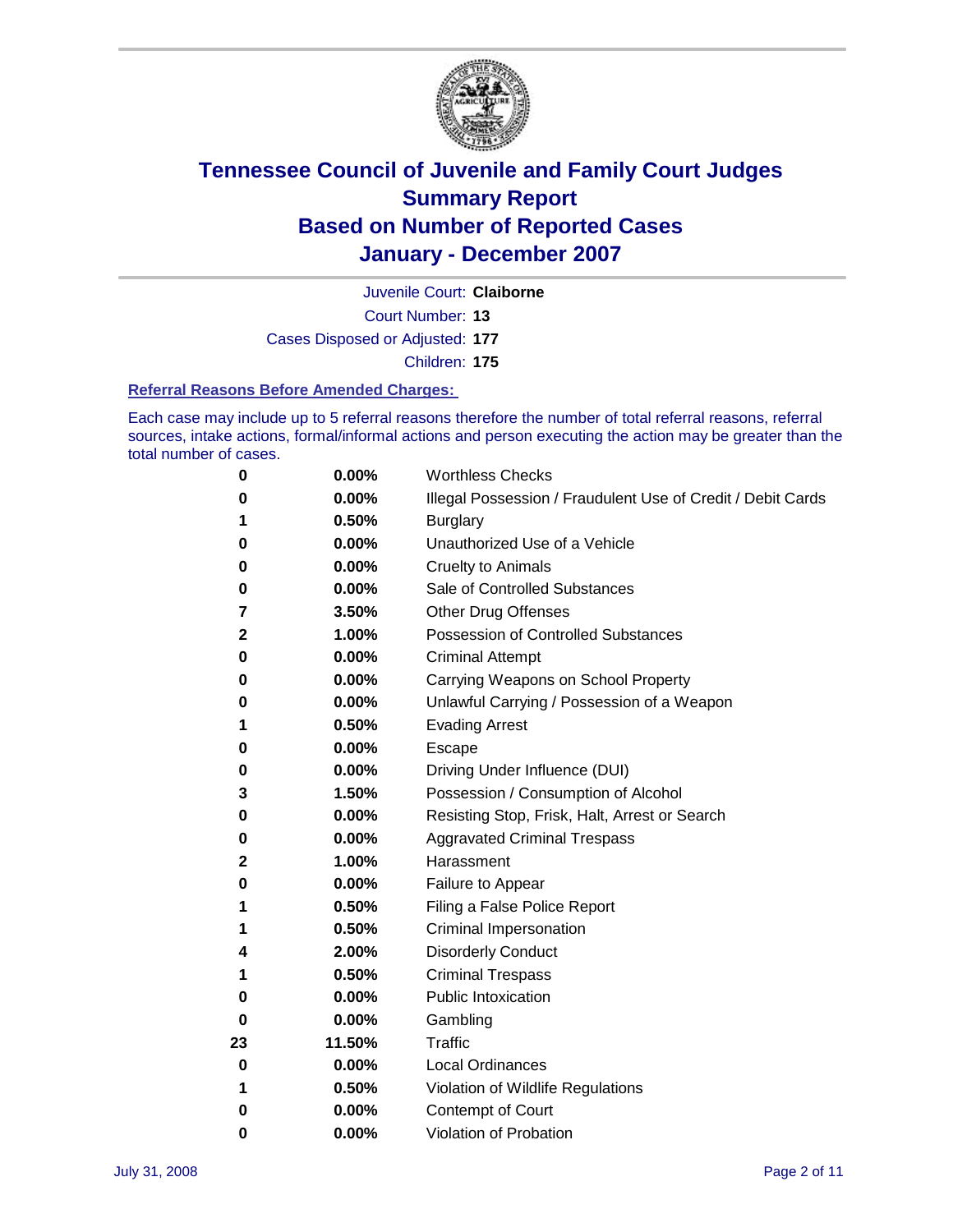

Court Number: **13** Juvenile Court: **Claiborne** Cases Disposed or Adjusted: **177** Children: **175**

#### **Referral Reasons Before Amended Charges:**

Each case may include up to 5 referral reasons therefore the number of total referral reasons, referral sources, intake actions, formal/informal actions and person executing the action may be greater than the total number of cases.

| $\bf{0}$ | 0.00%   | Violation of Aftercare                 |
|----------|---------|----------------------------------------|
| 17       | 8.50%   | Unruly Behavior                        |
| 22       | 11.00%  | Truancy                                |
| $\bf{0}$ | 0.00%   | In-State Runaway                       |
| 0        | 0.00%   | Out-of-State Runaway                   |
| 10       | 5.00%   | Possession of Tobacco Products         |
| $\bf{0}$ | 0.00%   | Violation of a Valid Court Order       |
| 16       | 8.00%   | Violation of Curfew                    |
| 0        | 0.00%   | <b>Sexually Abused Child</b>           |
| $\bf{0}$ | 0.00%   | <b>Physically Abused Child</b>         |
| 32       | 16.00%  | Dependency / Neglect                   |
| 0        | 0.00%   | <b>Termination of Parental Rights</b>  |
| 0        | 0.00%   | <b>Violation of Pretrial Diversion</b> |
| 0        | 0.00%   | Violation of Informal Adjustment       |
| 10       | 5.00%   | <b>Judicial Review</b>                 |
| 0        | 0.00%   | <b>Administrative Review</b>           |
| 0        | 0.00%   | <b>Foster Care Review</b>              |
| 4        | 2.00%   | Custody                                |
| 0        | 0.00%   | Visitation                             |
| 0        | 0.00%   | Paternity / Legitimation               |
| 0        | 0.00%   | <b>Child Support</b>                   |
| 0        | 0.00%   | <b>Request for Medical Treatment</b>   |
| 0        | 0.00%   | <b>Consent to Marry</b>                |
| 25       | 12.50%  | Other                                  |
| 200      | 100.00% | <b>Total Referrals</b>                 |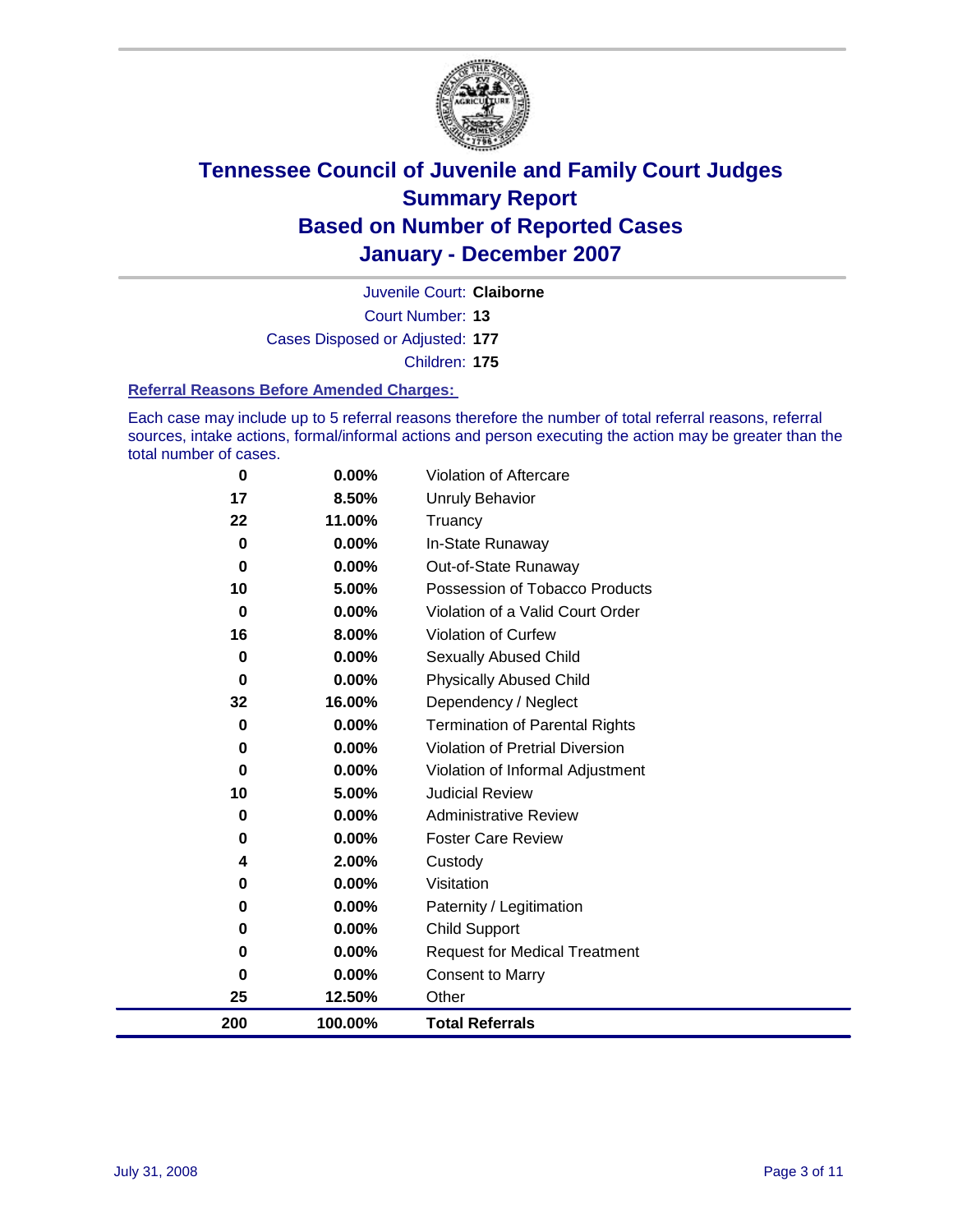

|                     |     |                                 | Juvenile Court: Claiborne |  |
|---------------------|-----|---------------------------------|---------------------------|--|
|                     |     |                                 | <b>Court Number: 13</b>   |  |
|                     |     | Cases Disposed or Adjusted: 177 |                           |  |
|                     |     |                                 | Children: 175             |  |
| Referral Sources: 1 |     |                                 |                           |  |
|                     | 105 | 52.50%                          | Law Enforcement           |  |
|                     | 9   | 4.50%                           | Parents                   |  |
|                     | 1   | 0.50%                           | Relatives                 |  |
|                     |     |                                 |                           |  |

| 200 | 100.00%  | <b>Total Referral Sources</b>     |
|-----|----------|-----------------------------------|
| 0   | 0.00%    | Other                             |
| 0   | 0.00%    | Unknown                           |
| 0   | $0.00\%$ | Hospital                          |
| 1   | 0.50%    | Child & Parent                    |
| 8   | 4.00%    | Victim                            |
| 0   | 0.00%    | <b>Other Court</b>                |
| 0   | $0.00\%$ | Social Agency                     |
| 8   | 4.00%    | <b>Court Staff</b>                |
| 1   | 0.50%    | <b>District Attorney's Office</b> |
| 1   | 0.50%    | <b>Other State Department</b>     |
| 42  | 21.00%   | <b>DCS</b>                        |
| 0   | 0.00%    | <b>CSA</b>                        |
| 23  | 11.50%   | School                            |
|     | 0.50%    | Self                              |
|     | 0.50%    | Relatives                         |
|     | 7.VV /V  | י טויטונט                         |

### **Age of Child at Referral: 2**

| 175 | 100.00%  | <b>Total Child Count</b> |  |
|-----|----------|--------------------------|--|
| 0   | $0.00\%$ | Unknown / Not Reported   |  |
| 0   | $0.00\%$ | Ages 19 and Over         |  |
| 57  | 32.57%   | Ages 17 through 18       |  |
| 55  | 31.43%   | Ages 15 through 16       |  |
| 24  | 13.71%   | Ages 13 through 14       |  |
| 9   | 5.14%    | Ages 11 through 12       |  |
| 30  | 17.14%   | Ages 10 and Under        |  |
|     |          |                          |  |

<sup>1</sup> If different than number of Referral Reasons (200), verify accuracy of your court's data.

One child could be counted in multiple categories, verify accuracy of your court's data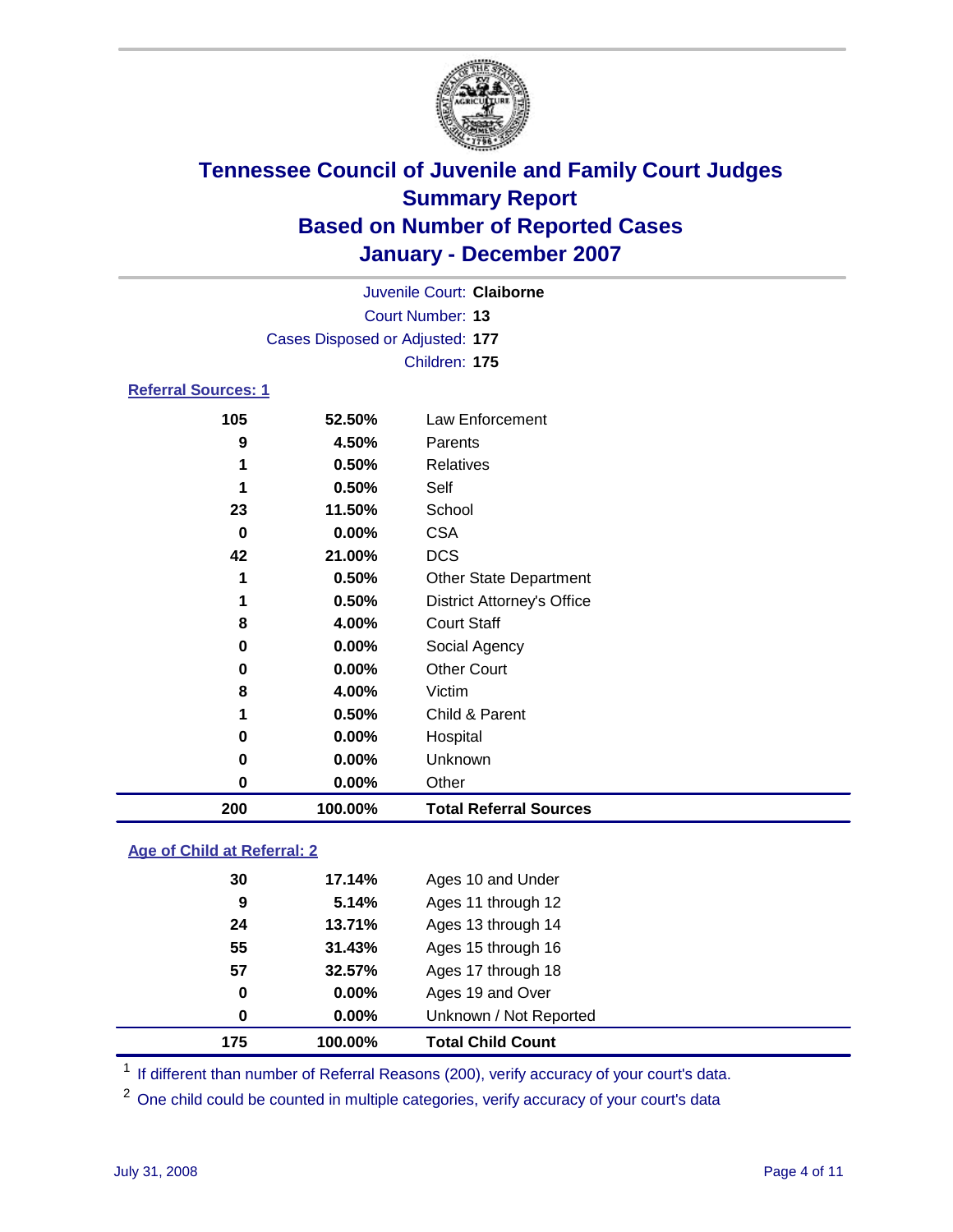

|                                         |               | Juvenile Court: Claiborne |  |  |
|-----------------------------------------|---------------|---------------------------|--|--|
| Court Number: 13                        |               |                           |  |  |
| Cases Disposed or Adjusted: 177         |               |                           |  |  |
|                                         | Children: 175 |                           |  |  |
| Sex of Child: 1                         |               |                           |  |  |
| 97                                      | 55.43%        | Male                      |  |  |
| 77                                      | 44.00%        | Female                    |  |  |
| 1                                       | 0.57%         | Unknown                   |  |  |
| 175                                     | 100.00%       | <b>Total Child Count</b>  |  |  |
| <b>Race of Child: 1</b>                 |               |                           |  |  |
| 171                                     | 97.71%        | White                     |  |  |
| 1                                       | 0.57%         | African American          |  |  |
| $\bf{0}$                                | 0.00%         | Native American           |  |  |
| 0                                       | 0.00%         | Asian                     |  |  |
| 0                                       | 0.00%         | Mixed                     |  |  |
| 3                                       | 1.71%         | Unknown                   |  |  |
| 175                                     | 100.00%       | <b>Total Child Count</b>  |  |  |
| <b>Hispanic Origin: 1</b>               |               |                           |  |  |
| $\overline{\mathbf{2}}$                 | 1.14%         | Yes                       |  |  |
| 170                                     | 97.14%        | <b>No</b>                 |  |  |
| 3                                       | 1.71%         | Unknown                   |  |  |
| 175                                     | 100.00%       | <b>Total Child Count</b>  |  |  |
| <b>School Enrollment of Children: 1</b> |               |                           |  |  |
| 101                                     | 57.71%        | Yes                       |  |  |
| 22                                      | 12.57%        | <b>No</b>                 |  |  |
| 52                                      | 29.71%        | Unknown                   |  |  |
| 175                                     | 100.00%       | <b>Total Child Count</b>  |  |  |

One child could be counted in multiple categories, verify accuracy of your court's data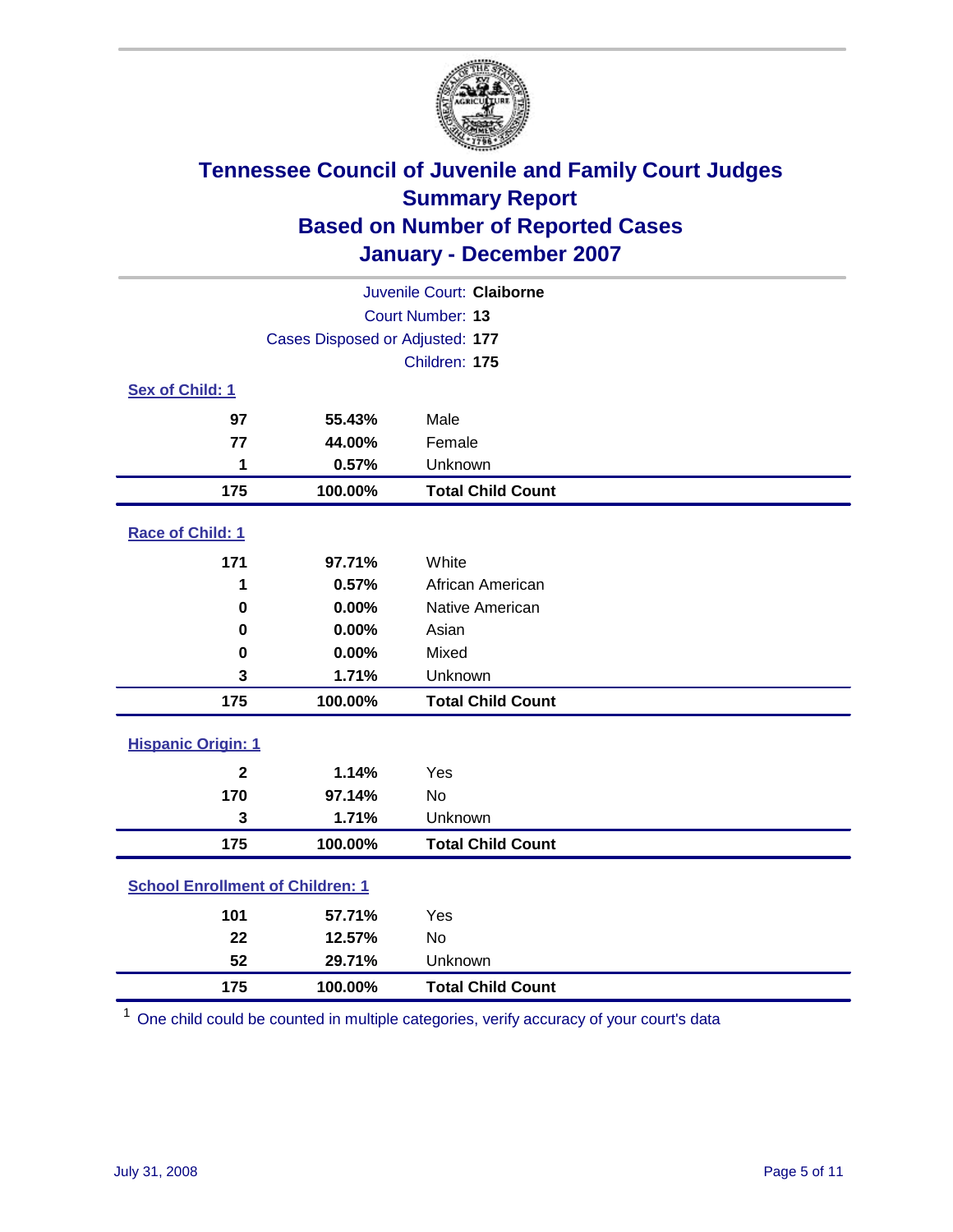

Court Number: **13** Juvenile Court: **Claiborne** Cases Disposed or Adjusted: **177** Children: **175 Living Arrangement of Child at Time of Referral: 1 32.00%** With Both Biological Parents **0.00%** With Father and Stepmother **0.57%** With Mother and Stepfather **40.00%** With Mother **8.00%** With Father **8.00%** With Relatives **0.00%** With Adoptive Parents **0.00%** With Foster Family **1.14%** In a Group Home

| 175 | 100.00%  | <b>Total Child Count</b> |
|-----|----------|--------------------------|
|     | 0.57%    | Other                    |
| 9   | 5.14%    | <b>Unknown</b>           |
| 8   | 4.57%    | Independent              |
| 0   | $0.00\%$ | In an Institution        |
| 0   | $0.00\%$ | In a Residential Center  |
| -   |          | $11.4$ $3.504$ $1.0110$  |

### **Type of Detention: 2**

| 177 | 100.00%  | <b>Total Detention Count</b> |  |
|-----|----------|------------------------------|--|
| 0   | $0.00\%$ | Other                        |  |
| 176 | 99.44%   | Does Not Apply               |  |
| 0   | $0.00\%$ | <b>Unknown</b>               |  |
| 0   | $0.00\%$ | <b>Psychiatric Hospital</b>  |  |
| 0   | 0.00%    | Jail - No Separation         |  |
| 0   | $0.00\%$ | Jail - Partial Separation    |  |
| 0   | 0.00%    | Jail - Complete Separation   |  |
| 1   | 0.56%    | Juvenile Detention Facility  |  |
| 0   | $0.00\%$ | Non-Secure Placement         |  |
|     |          |                              |  |

<sup>1</sup> One child could be counted in multiple categories, verify accuracy of your court's data

<sup>2</sup> If different than number of Cases (177) verify accuracy of your court's data.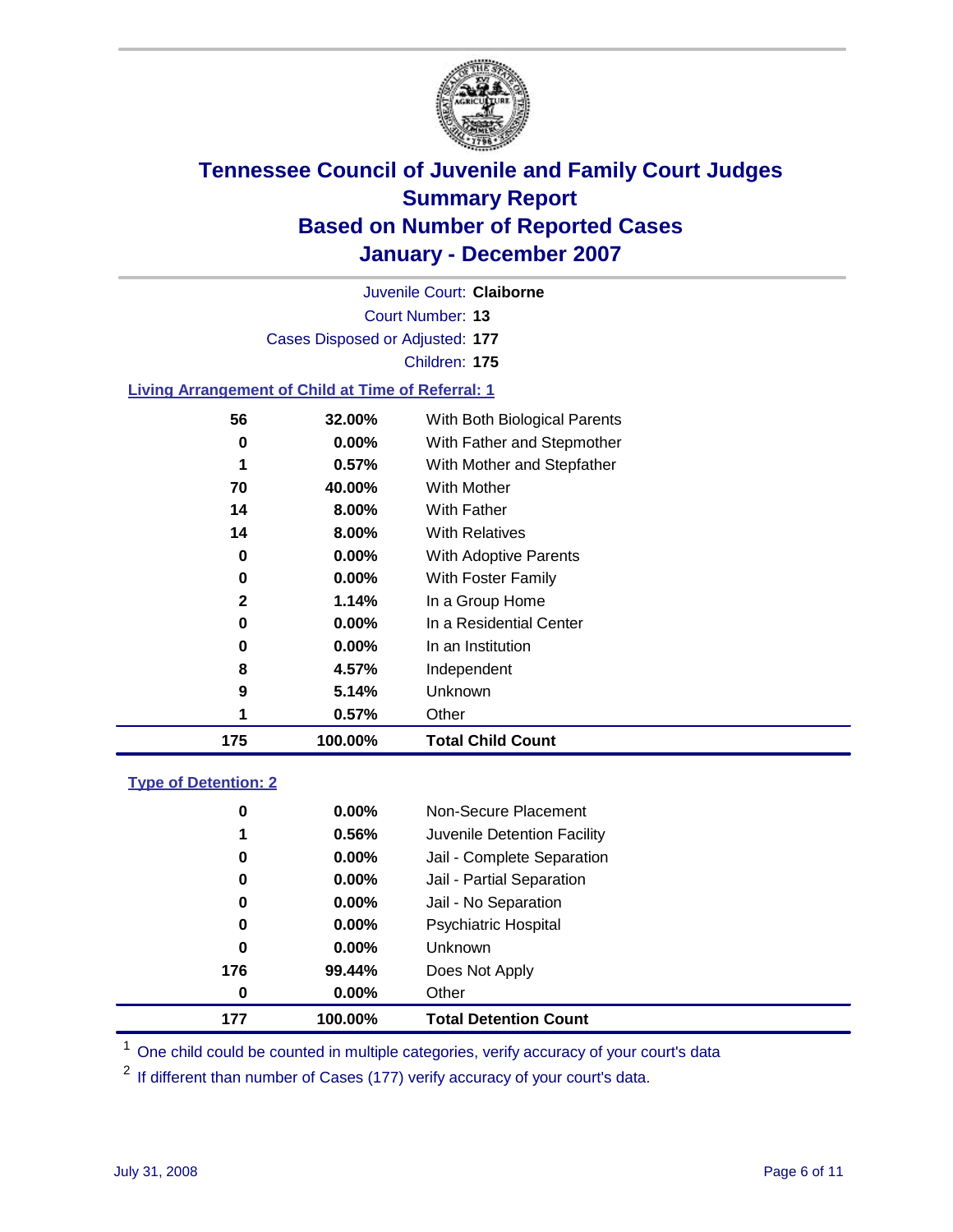

| Juvenile Court: Claiborne                          |         |                                      |  |  |
|----------------------------------------------------|---------|--------------------------------------|--|--|
| Court Number: 13                                   |         |                                      |  |  |
| Cases Disposed or Adjusted: 177                    |         |                                      |  |  |
|                                                    |         | Children: 175                        |  |  |
| <b>Placement After Secure Detention Hearing: 1</b> |         |                                      |  |  |
| 0                                                  | 0.00%   | Returned to Prior Living Arrangement |  |  |
| $\bf{0}$                                           | 0.00%   | Juvenile Detention Facility          |  |  |
| 0                                                  | 0.00%   | Jail                                 |  |  |
| 1                                                  | 0.56%   | Shelter / Group Home                 |  |  |
| 0                                                  | 0.00%   | <b>Foster Family Home</b>            |  |  |
| 0                                                  | 0.00%   | Psychiatric Hospital                 |  |  |
| 0                                                  | 0.00%   | Unknown / Not Reported               |  |  |
| 176                                                | 99.44%  | Does Not Apply                       |  |  |
| $\bf{0}$                                           | 0.00%   | Other                                |  |  |
| 177                                                | 100.00% | <b>Total Placement Count</b>         |  |  |
| <b>Intake Actions: 2</b>                           |         |                                      |  |  |
| 114                                                | 57.00%  | <b>Petition Filed</b>                |  |  |
| 3                                                  | 1.50%   | <b>Motion Filed</b>                  |  |  |
| 71                                                 | 35.50%  | <b>Citation Processed</b>            |  |  |
| $\bf{0}$                                           | 0.00%   | Notification of Paternity Processed  |  |  |
| 11                                                 | 5.50%   | Scheduling of Judicial Review        |  |  |
| $\bf{0}$                                           | 0.00%   | Scheduling of Administrative Review  |  |  |
| 0                                                  | 0.00%   | Scheduling of Foster Care Review     |  |  |
| $\bf{0}$                                           | 0.00%   | Unknown                              |  |  |
| 0                                                  | 0.00%   | Does Not Apply                       |  |  |
| 1                                                  | 0.50%   | Other                                |  |  |
|                                                    |         |                                      |  |  |
| 200                                                | 100.00% | <b>Total Intake Count</b>            |  |  |

<sup>1</sup> If different than number of Cases (177) verify accuracy of your court's data.

<sup>2</sup> If different than number of Referral Reasons (200), verify accuracy of your court's data.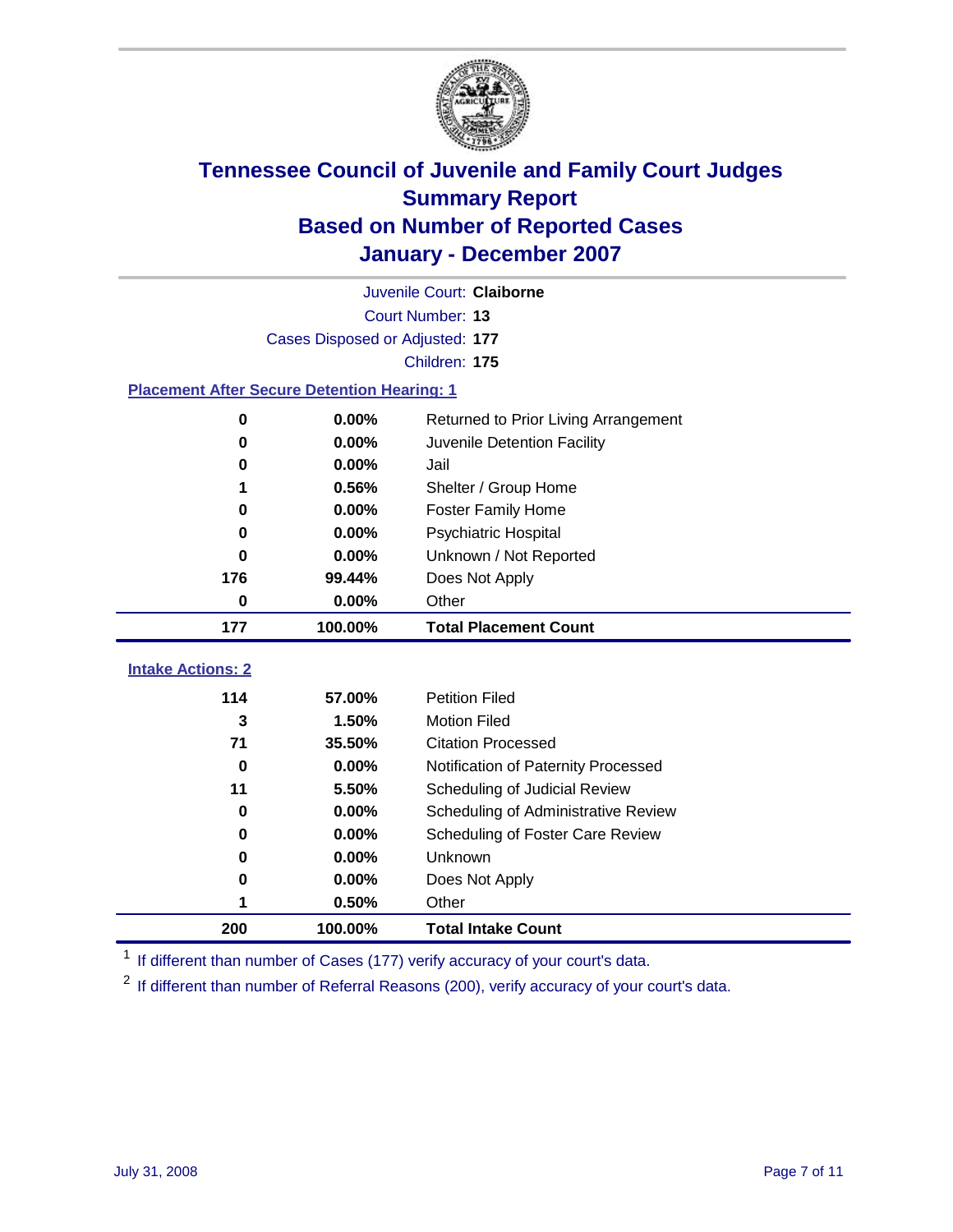

Court Number: **13** Juvenile Court: **Claiborne** Cases Disposed or Adjusted: **177** Children: **175**

### **Last Grade Completed by Child: 1**

| 6            | 3.43%   | Too Young for School     |
|--------------|---------|--------------------------|
| 0            | 0.00%   | Preschool                |
| 1            | 0.57%   | Kindergarten             |
|              | 0.57%   | 1st Grade                |
| 0            | 0.00%   | 2nd Grade                |
| 0            | 0.00%   | 3rd Grade                |
| $\mathbf 2$  | 1.14%   | 4th Grade                |
| 6            | 3.43%   | 5th Grade                |
| 4            | 2.29%   | 6th Grade                |
| 6            | 3.43%   | 7th Grade                |
| 9            | 5.14%   | 8th Grade                |
| 14           | 8.00%   | 9th Grade                |
| 30           | 17.14%  | 10th Grade               |
| 24           | 13.71%  | 11th Grade               |
| 1            | 0.57%   | 12th Grade               |
| 0            | 0.00%   | Non-Graded Special Ed    |
| 9            | 5.14%   | <b>GED</b>               |
| $\mathbf{2}$ | 1.14%   | Graduated                |
| 1            | 0.57%   | Never Attended School    |
| 56           | 32.00%  | Unknown                  |
| 3            | 1.71%   | Other                    |
| 175          | 100.00% | <b>Total Child Count</b> |

### **Enrolled in Special Education: 1**

| 51<br>175 | 29.14%<br>100.00% | Unknown<br><b>Total Child Count</b> |  |
|-----------|-------------------|-------------------------------------|--|
| 117       | 66.86%            | No                                  |  |
|           | 4.00%             | Yes                                 |  |

<sup>1</sup> One child could be counted in multiple categories, verify accuracy of your court's data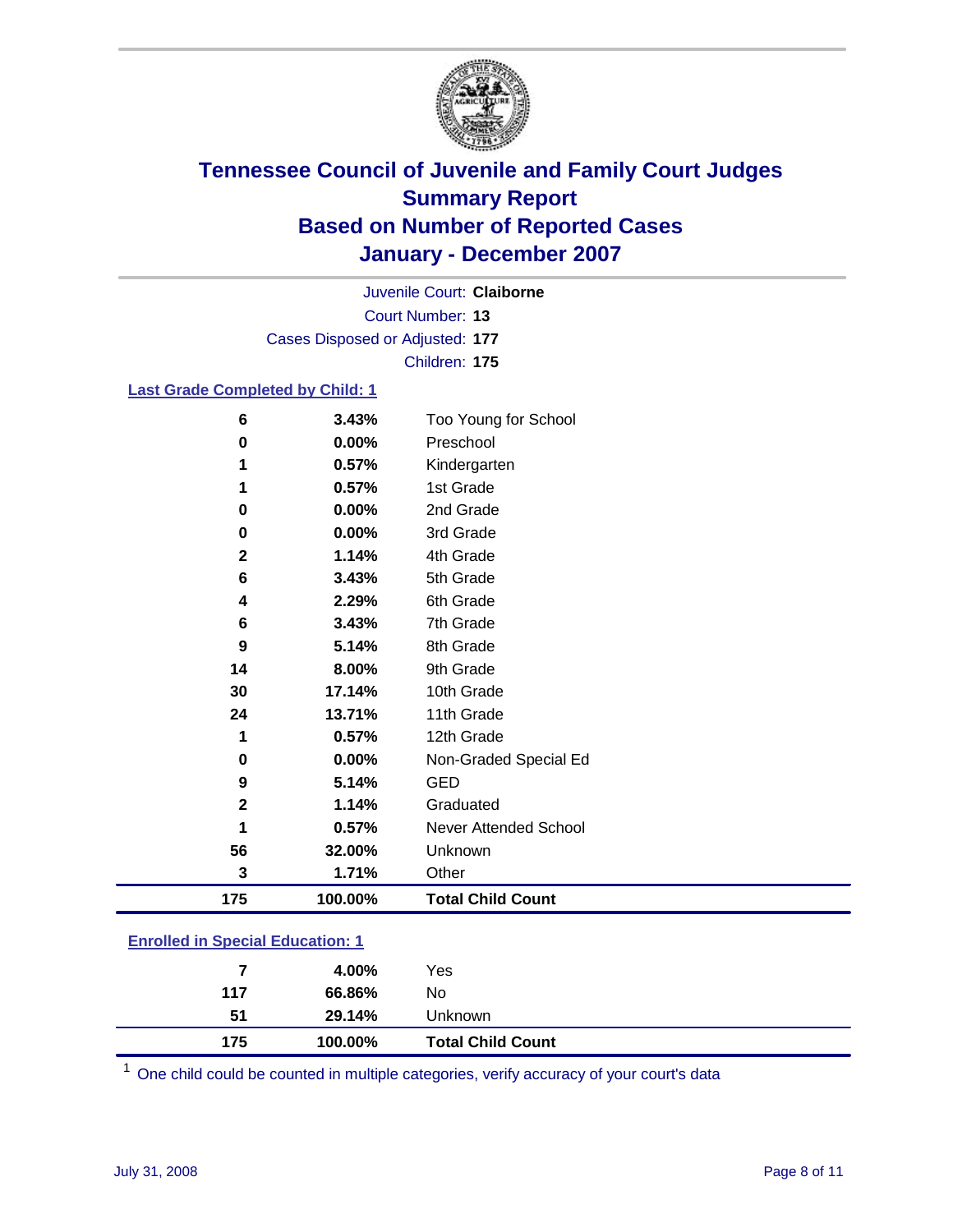

|                              |                                 | Juvenile Court: Claiborne |
|------------------------------|---------------------------------|---------------------------|
|                              |                                 | Court Number: 13          |
|                              | Cases Disposed or Adjusted: 177 |                           |
|                              |                                 | Children: 175             |
| <b>Action Executed By: 1</b> |                                 |                           |
| 200                          | 100.00%                         | Judge                     |
| 0                            | $0.00\%$                        | Referee                   |
| 0                            | $0.00\%$                        | <b>YSO</b>                |
| 0                            | $0.00\%$                        | Other                     |
| 0                            | 0.00%                           | Unknown / Not Reported    |
| 200                          | 100.00%                         | <b>Total Action Count</b> |

### **Formal / Informal Actions: 1**

| 8       | 4.00%    | Dismissed                                        |
|---------|----------|--------------------------------------------------|
| 0       | $0.00\%$ | Retired / Nolle Prosequi                         |
|         | 0.50%    | <b>Complaint Substantiated Delinquent</b>        |
|         | 0.50%    | <b>Complaint Substantiated Status Offender</b>   |
| 10      | 5.00%    | <b>Complaint Substantiated Dependent/Neglect</b> |
| 0       | $0.00\%$ | <b>Complaint Substantiated Abused</b>            |
| 0       | $0.00\%$ | <b>Complaint Substantiated Mentally III</b>      |
| 0       | $0.00\%$ | Informal Adjustment                              |
| $12 \,$ | $6.00\%$ | <b>Pretrial Diversion</b>                        |
| 0       | $0.00\%$ | <b>Transfer to Adult Court Hearing</b>           |
| 0       | $0.00\%$ | Charges Cleared by Transfer to Adult Court       |
| 30      | 15.00%   | Special Proceeding                               |
| 0       | $0.00\%$ | <b>Review Concluded</b>                          |
| 75      | 37.50%   | Case Held Open                                   |
| 63      | 31.50%   | Other                                            |
| 0       | 0.00%    | Unknown / Not Reported                           |
| 200     | 100.00%  | <b>Total Action Count</b>                        |

<sup>1</sup> If different than number of Referral Reasons (200), verify accuracy of your court's data.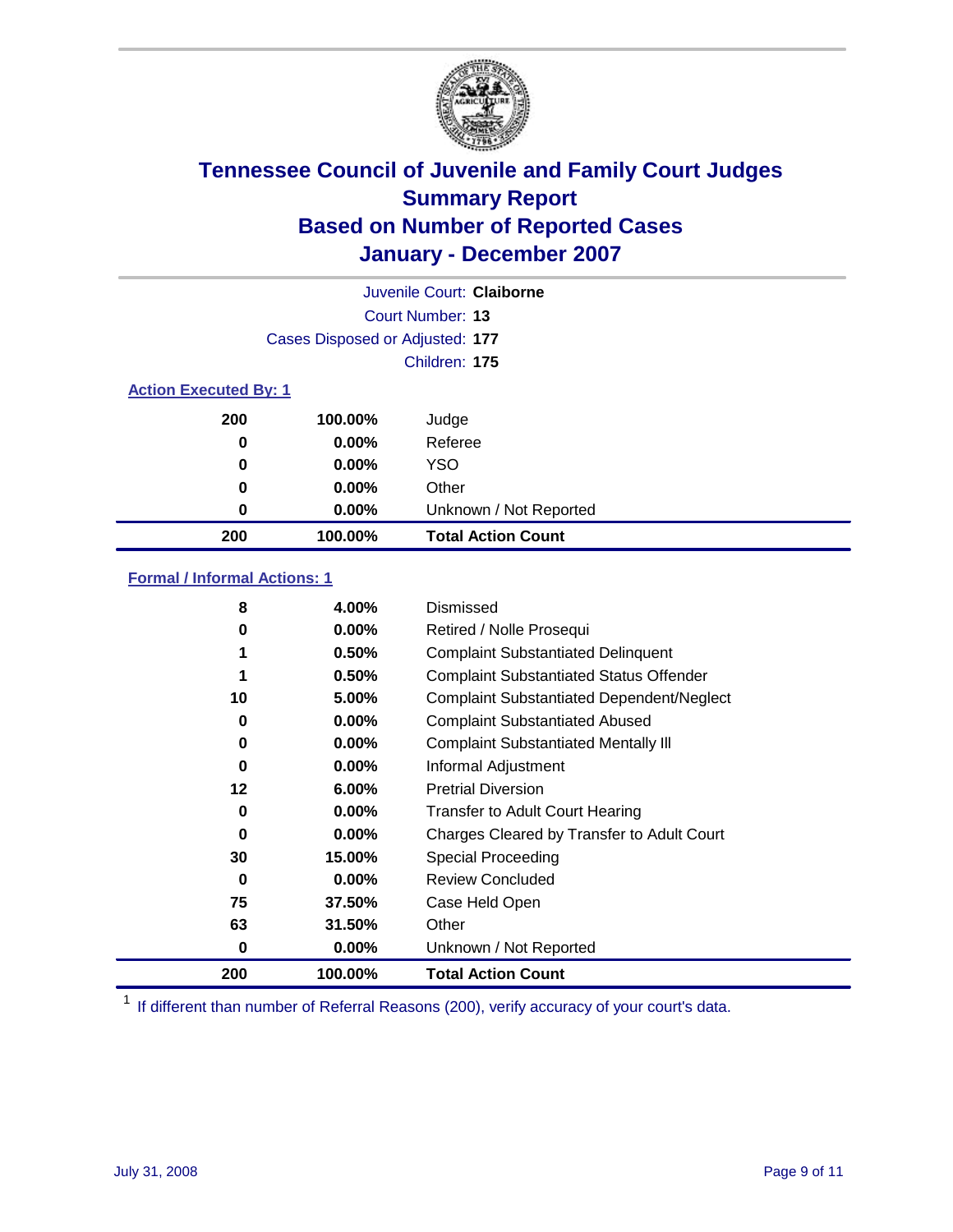

|                       |                                 | Juvenile Court: Claiborne                             |
|-----------------------|---------------------------------|-------------------------------------------------------|
|                       |                                 | Court Number: 13                                      |
|                       | Cases Disposed or Adjusted: 177 |                                                       |
|                       |                                 | Children: 175                                         |
| <b>Case Outcomes:</b> |                                 | There can be multiple outcomes for one child or case. |
| 119                   | 63.30%                          | <b>Case Dismissed</b>                                 |
| 6                     | 3.19%                           | Case Retired or Nolle Prosequi                        |
| 0                     | 0.00%                           | Warned / Counseled                                    |
| 1                     | 0.53%                           | <b>Held Open For Review</b>                           |
| 0                     | 0.00%                           | Supervision / Probation to Juvenile Court             |
| 0                     | 0.00%                           | <b>Probation to Parents</b>                           |
| 0                     | 0.00%                           | Referral to Another Entity for Supervision / Service  |
| 0                     | 0.00%                           | Referred for Mental Health Counseling                 |
| 0                     | 0.00%                           | Referred for Alcohol and Drug Counseling              |
| 0                     | 0.00%                           | Referred to Alternative School                        |
| 0                     | 0.00%                           | Referred to Private Child Agency                      |
| 0                     | 0.00%                           | Referred to Defensive Driving School                  |
| 0                     | 0.00%                           | Referred to Alcohol Safety School                     |
| 0                     | 0.00%                           | Referred to Juvenile Court Education-Based Program    |
| 0                     | 0.00%                           | Driver's License Held Informally                      |
| 0                     | 0.00%                           | <b>Voluntary Placement with DMHMR</b>                 |
| 0                     | 0.00%                           | <b>Private Mental Health Placement</b>                |
| 0                     | 0.00%                           | <b>Private MR Placement</b>                           |
| 0                     | 0.00%                           | Placement with City/County Agency/Facility            |
| 1                     | 0.53%                           | Placement with Relative / Other Individual            |
| 3                     | 1.60%                           | Fine                                                  |
| 3                     | 1.60%                           | <b>Public Service</b>                                 |
| 0                     | 0.00%                           | Restitution                                           |
| 0                     | 0.00%                           | <b>Runaway Returned</b>                               |
| 0                     | 0.00%                           | No Contact Order                                      |
| 0                     | 0.00%                           | Injunction Other than No Contact Order                |
| 0                     | 0.00%                           | <b>House Arrest</b>                                   |
| 0                     | 0.00%                           | <b>Court Defined Curfew</b>                           |
| 0                     | 0.00%                           | Dismissed from Informal Adjustment                    |
| 4                     | 2.13%                           | <b>Dismissed from Pretrial Diversion</b>              |
| 0                     | 0.00%                           | Released from Probation                               |
| 2                     | 1.06%                           | <b>Transferred to Adult Court</b>                     |
| 0                     | 0.00%                           | <b>DMHMR Involuntary Commitment</b>                   |